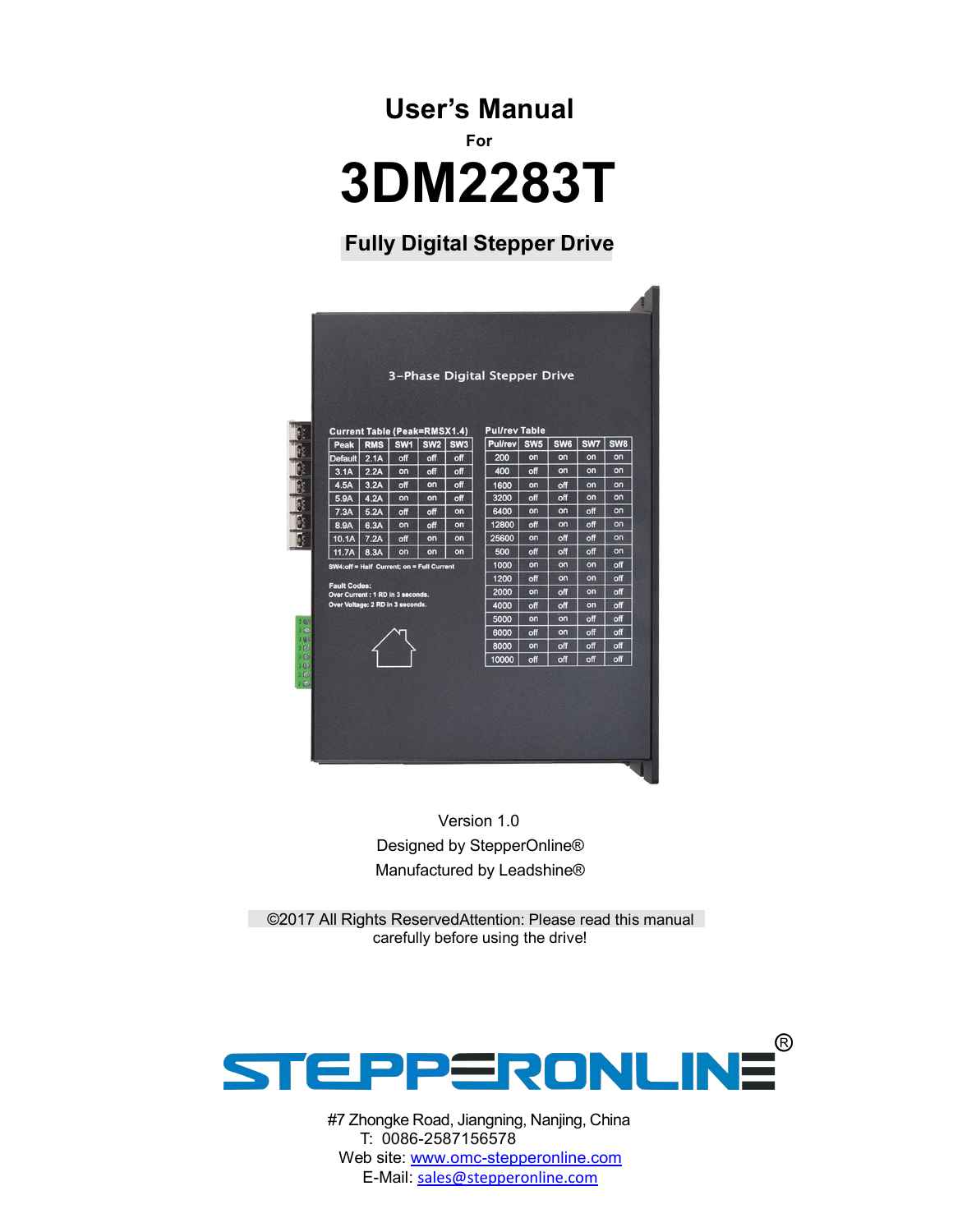

## **Table of Contents**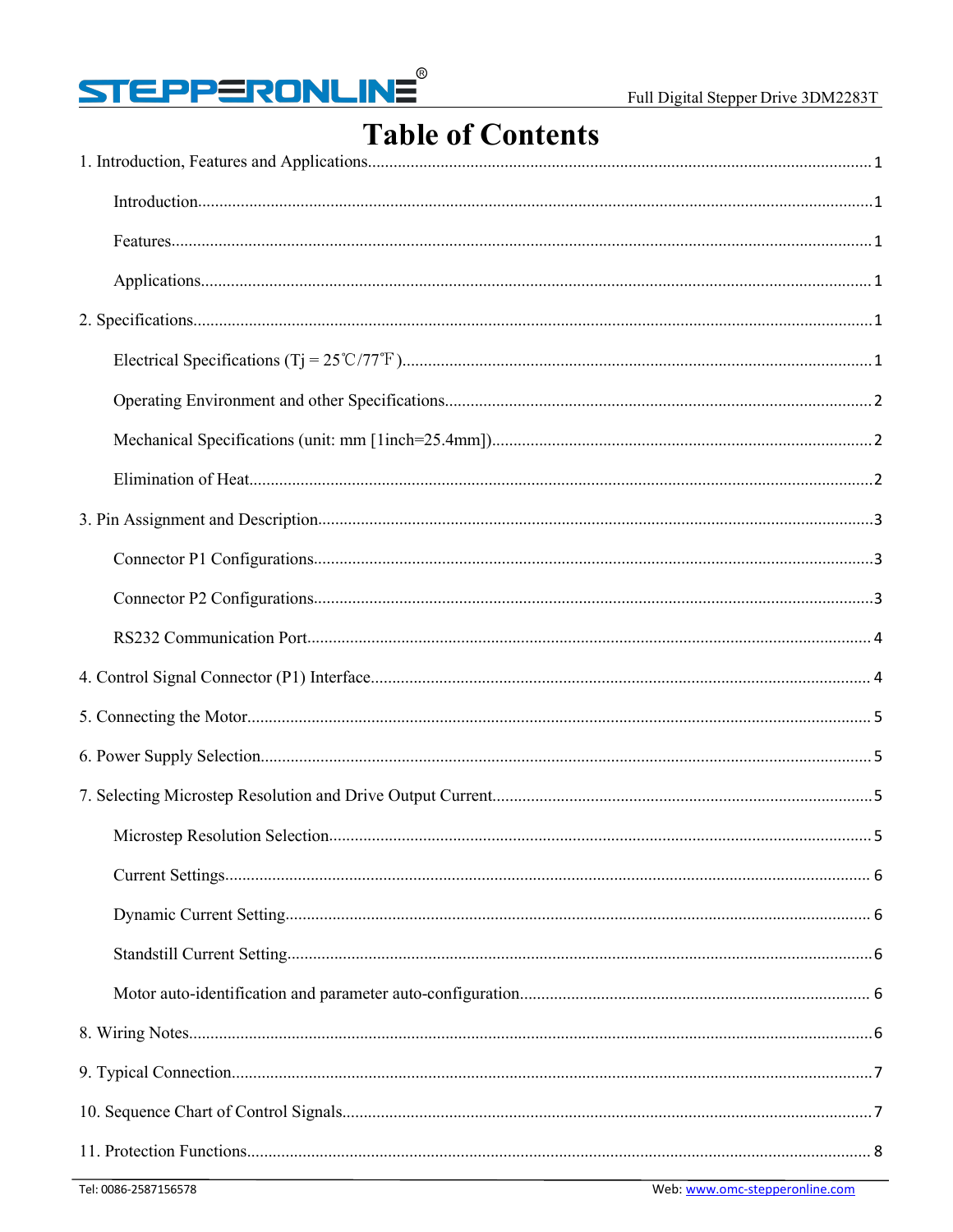

12. Frequently Asked [Questions......................................................................................................................................](#page-11-0)9 Problem Symptoms and Possible [Causes................................................................................................................](#page-11-1) 9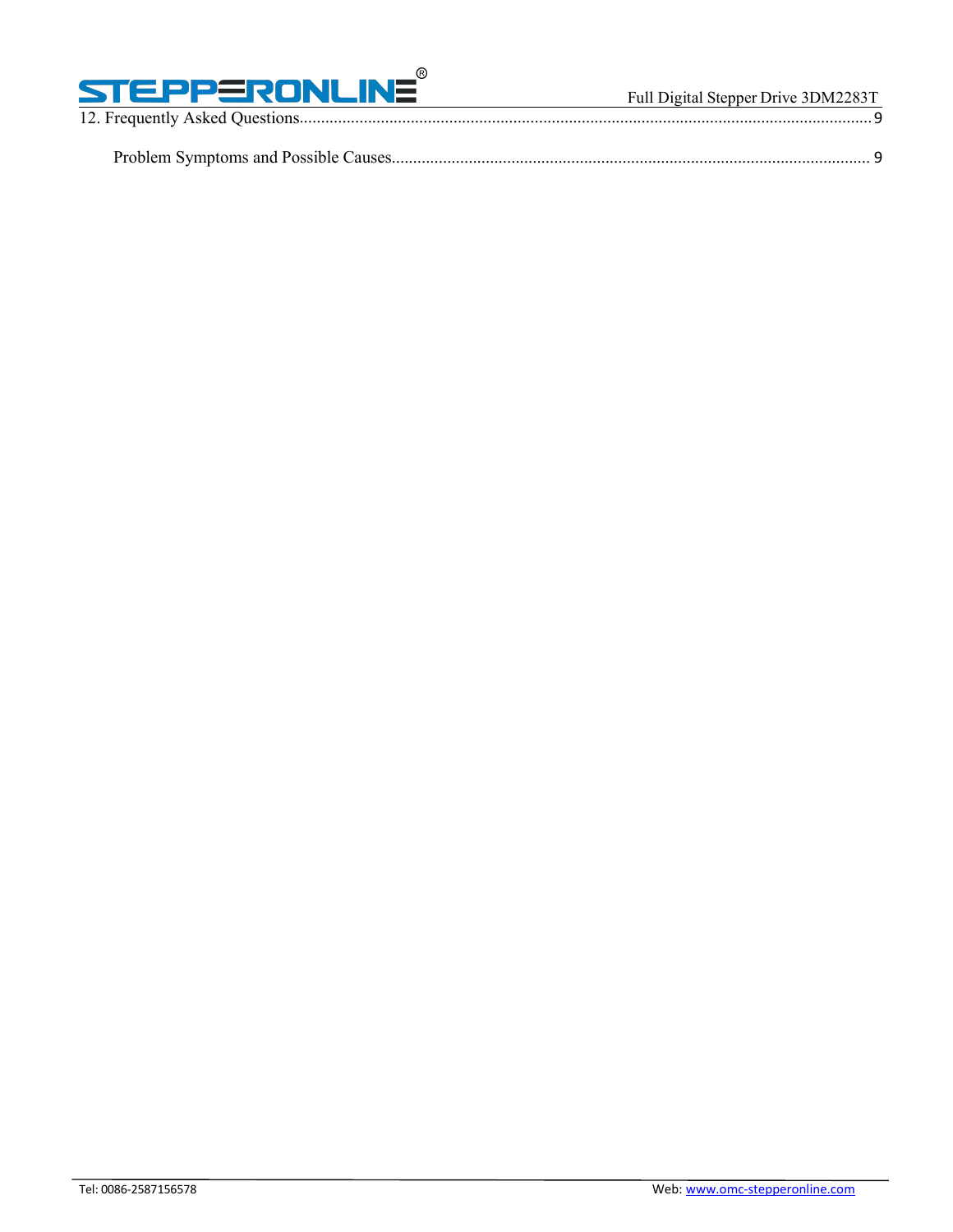## PPERONL

### <span id="page-3-0"></span>**1. Introduction, Features and Applications**

### <span id="page-3-1"></span>**Introduction**

The 3 DM2283T is a fully digital stepper drive developed with advanced DSP control algorithm based on the latest motion control technology. It has achieved a unique level of system smoothness, providing optimal torque and nulls mid-range instability. Its motor auto-identification and parameter auto-configuration feature offers quick setup to optimal modes with different motors. Compared with traditional analog drives, 3DM2283T can drive a stepper motor atmuch lower noise, lower heating, and smoother movement. Its unique features make 3DM2283T an ideal choice for high requirement applications.

#### <span id="page-3-2"></span>**Features**

- Anti-Resonance provides optimal torque and nulls mid-range instability
- Motor auto-identification and parameter auto-configuration technology, offers optimal responses with different motors
- Multi-Stepping allows a low resolution step inputto produce a higher microstep output, thus offers smoother motor movement
- Microstep resolutions programmable, from 200 to 25600. It can also be set via DIP switches.
- Soft-start with no "jump" when powered on
- Supply voltage up to 240 VAC
- $\bullet$  Output current programmable, from 2.1A to 11.7A. It can also be set via DIP switches.
- Pulse input frequency up to 200 KHz, TTL compatible and optically isolated input
- Automatic idle-current reduction
- Suitable for 3-phase motors
- Support PUL/DIR and CW/CCW modes<br>• Over-voltage Under-voltage over-current
- Over-voltage, Under-voltage, over-current, phase-error protections

### <span id="page-3-3"></span>**Applications**

Suitable for a wide range of stepping motors, size from NEMA34 to 42. It can be used in various kinds of machines, such as X-Y tables, engraving machines, labeling machines, laser cutters, pick-place devices, and so on. Particularly adapt to the applications desired with low noise, low heating, high speed and high precision.

### <span id="page-3-4"></span>**2. Specifications**

#### <span id="page-3-5"></span>**Electrical Specifications (Tj = 25**℃**/77**℉**)**

| Parameters                 | <b>DM2282T</b>   |                          |        |                |  |  |
|----------------------------|------------------|--------------------------|--------|----------------|--|--|
|                            | Min              | Typical                  | Max    | Unit           |  |  |
| <b>Output Peak Current</b> | 2.1              | $\overline{\phantom{a}}$ | 11.7   | A              |  |  |
| Input Voltage              | 176              | 220                      | 253    | <b>VAC</b>     |  |  |
| Logic Signal Current       | $\mathbf{r}$     | 10                       | 16     | mA             |  |  |
| Pulse input frequency      | $\boldsymbol{0}$ | $\overline{\phantom{a}}$ | 200    | kHz            |  |  |
| Pulse Width                | 2.5              | $\sim$                   | $\sim$ | u <sub>S</sub> |  |  |
| Isolation resistance       | 500              |                          |        | $M\Omega$      |  |  |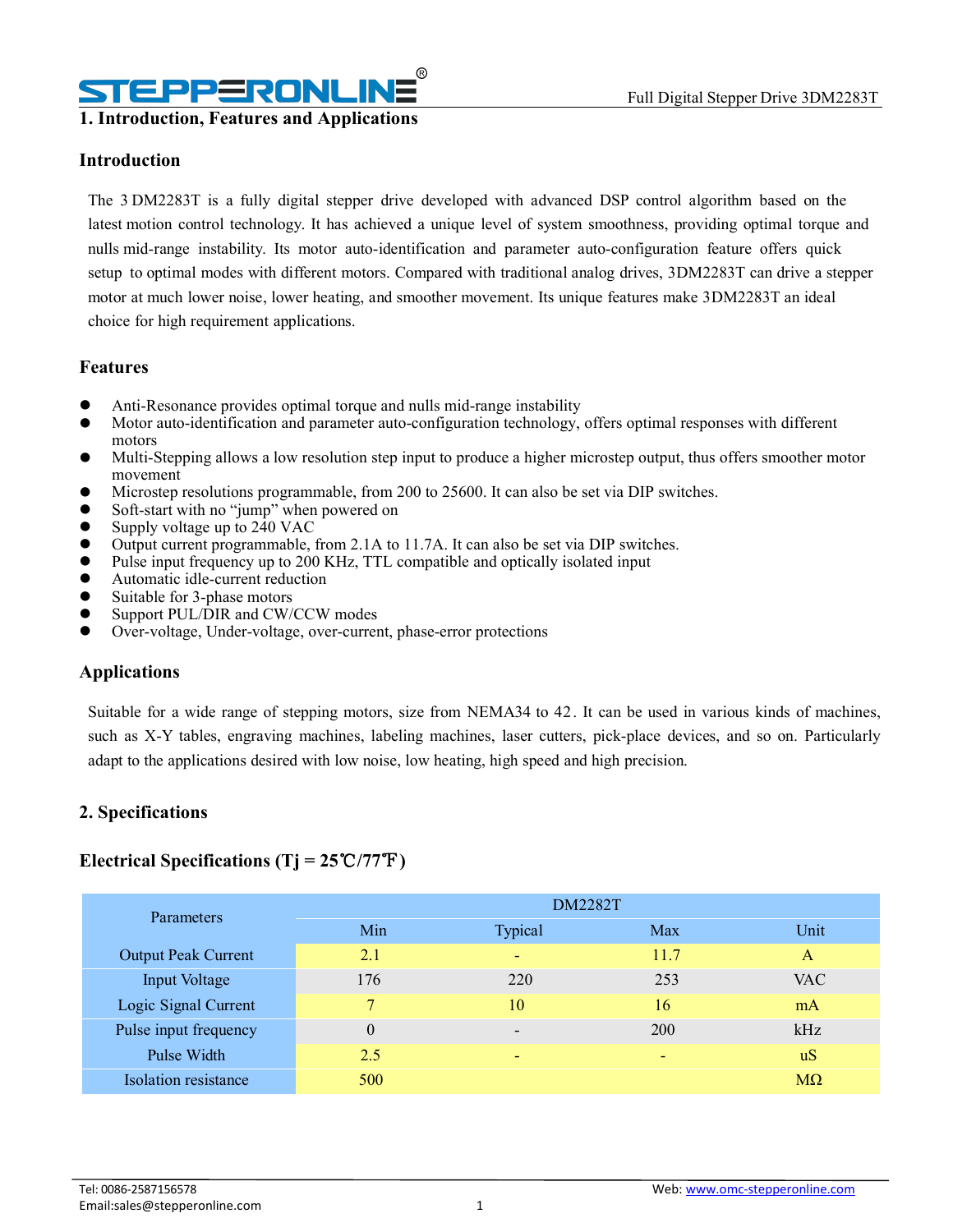# EPPERONLINE

## <span id="page-4-0"></span>**Operating Environment and other Specifications**

| Cooling<br>Natural Cooling or Forced cooling                    |
|-----------------------------------------------------------------|
| Avoid dust, oil fog and corrosive gases<br>Environment          |
| $0^{\circ}C - 50^{\circ}C$<br><b>Ambient Temperature</b>        |
| $40\%RH - 90\%RH$<br>Humidity<br><b>Operating Environment</b>   |
| $45^{\circ}$ C Max<br><b>Operating Temperature</b>              |
| $10-55Hz/0.15mm$<br>Vibration                                   |
| $-20^{\circ}$ C – 65 $^{\circ}$ C<br><b>Storage Temperature</b> |
| Weight<br>Approx. 1.3Kg(45.86oz)                                |

### <span id="page-4-1"></span>**Mechanical Specifications (unit: mm [1inch=25.4mm])**





#### **\*Recommend use side mounting for better heatdissipation**

### <span id="page-4-2"></span>**Elimination of Heat**

- Drive's reliable working temperature should be <45℃(113 ℉ ), and motor working temperature should be  $< 80\degree C(176\degree F);$
- It is recommended to use automatic idle-current mode, namely current automatically reduce to 50% when motor stops, so as to reduce drive heating and motor heating;
- It is recommended to mount the drive vertically to maximize heat sink area. Use forced cooling method to cool the system if necessary.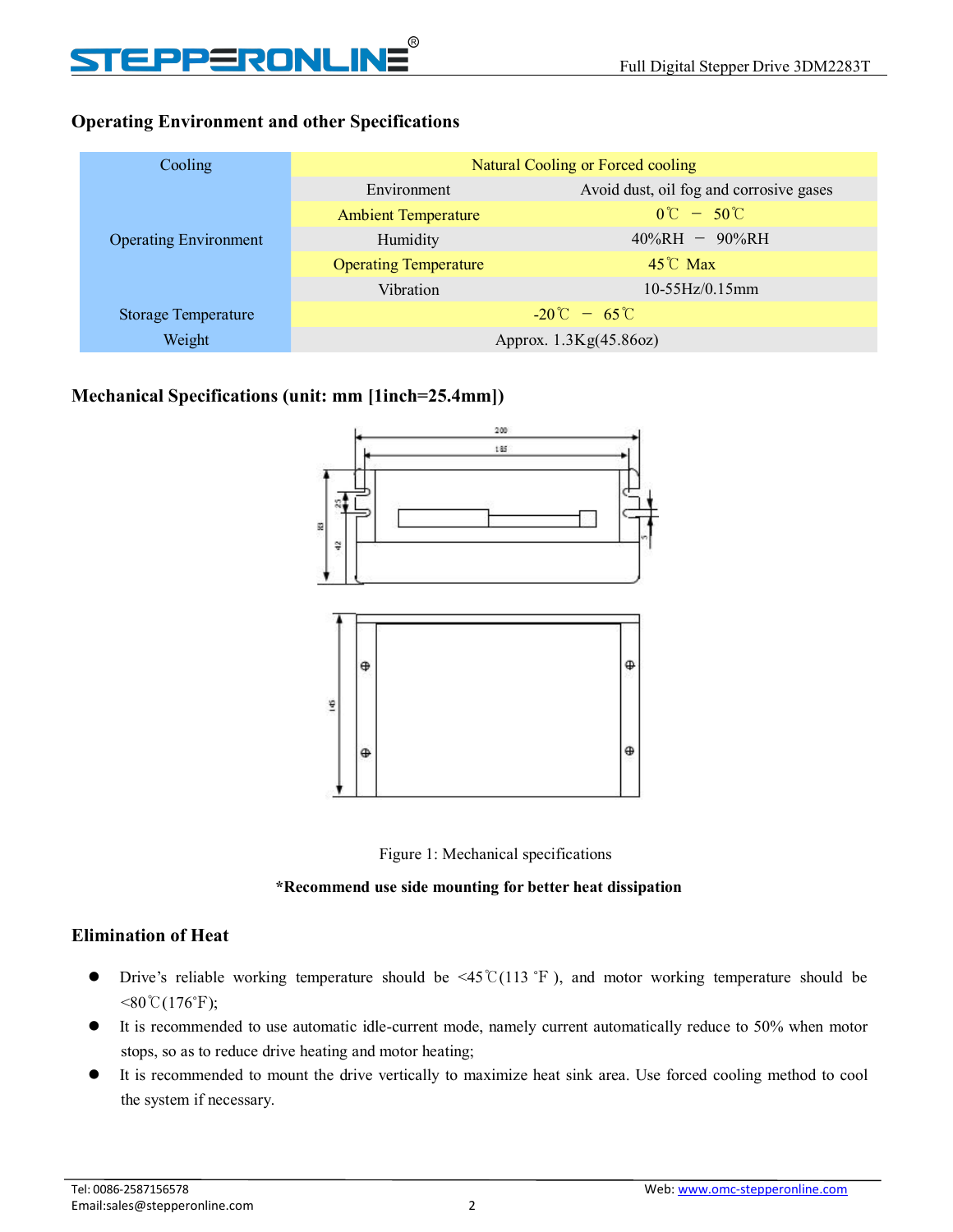## **STEPPERONLINE**

## <span id="page-5-0"></span>**3. Pin Assignment and Description**

The 3DM2283T has two connectors, connector P1 for control signals connections, and connector P2 for power and motor connections. The following tables are brief descriptions of the two connectors. More detailed descriptions of the pins and related issues are presented in section 4, 5, 9.

## <span id="page-5-1"></span>**Connector P1 Configurations**

| <b>Pin Function</b> | <b>Details</b>                                                                                          |
|---------------------|---------------------------------------------------------------------------------------------------------|
|                     | DIR signal: In single-pulse mode, this signal has low/high voltage levels, representing two             |
| DIR-                | directions of motor rotation; in CW/CCW mode (software configurable), this signal is counter-           |
|                     | clock (CCW) pulse, active both at high level and low level. For reliable motion response, DIR           |
|                     | signal should be ahead of PUL signal by 5µs at least. 4-5V when DIR-HIGH, 0-0.5V when                   |
|                     | DIR-LOW. Please note that rotation direction is also related to motor-driver wiring match.              |
| DIR+                | Exchanging the connection of two wires for a coil to the driver will reverse motion direction.          |
|                     | Series connect resistors for current-limiting when $+12V$ or $+24V$ used. The same as DIR and ENA       |
|                     | signal.                                                                                                 |
|                     | Pulse signal: In single pulse (pulse/direction) mode, this input represents pulse signal, each          |
| PUL-                | rising or falling edge active; in CW/CCW mode (software configurable), this input represents            |
|                     | $clockwise(CW)$ pulse, active both at high level and low level. 4-5V when PUL-HIGH, 0-0.5V when         |
| $PUL+$              | PUL-LOW. For reliable response, pulse width should be longer than 2.5µs.                                |
|                     | Enablesignal: This signal is used for enabling/disabling the driver. High level (NPN control            |
| ENA-                | signal, PNP and differential control signals are on the contrary, namely low level for enabling.)       |
|                     | for enabling the driver and low level for disabling the driver. Usually left UNCONNECTED                |
| ENA+                | (ENABLED).                                                                                              |
| FAULT+              | Fault Signal: OC output signal, active when one of the following protection is activated: over-voltage, |
|                     | over current, low voltage, phase error and over-temperature. This port can sink or source 20mA          |
| <b>FAULT-</b>       | current at 24V. In default, the resistance between FAULT+ and FAULT- is high impedance in normal        |
|                     | operation and become low when 3DM2283T goes into error.                                                 |

### <span id="page-5-2"></span>**Connector P2 Configurations**

| <b>Pin Function</b> | <b>Details</b>                                                                                 |  |
|---------------------|------------------------------------------------------------------------------------------------|--|
| PE                  | Recommend connect this port to the ground for better safety.                                   |  |
| L                   | Power supply inputs. If AC input, recommend use isolation transformers with theoretical output |  |
| $\mathbf N$         | voltage of 176~253VAC.                                                                         |  |
| NC                  | No Connection                                                                                  |  |
| $\mathbf U$         | Motor Phase U                                                                                  |  |
| $\bf{V}$            | Motor Phase V                                                                                  |  |
| W                   | <b>Motor Phase W</b>                                                                           |  |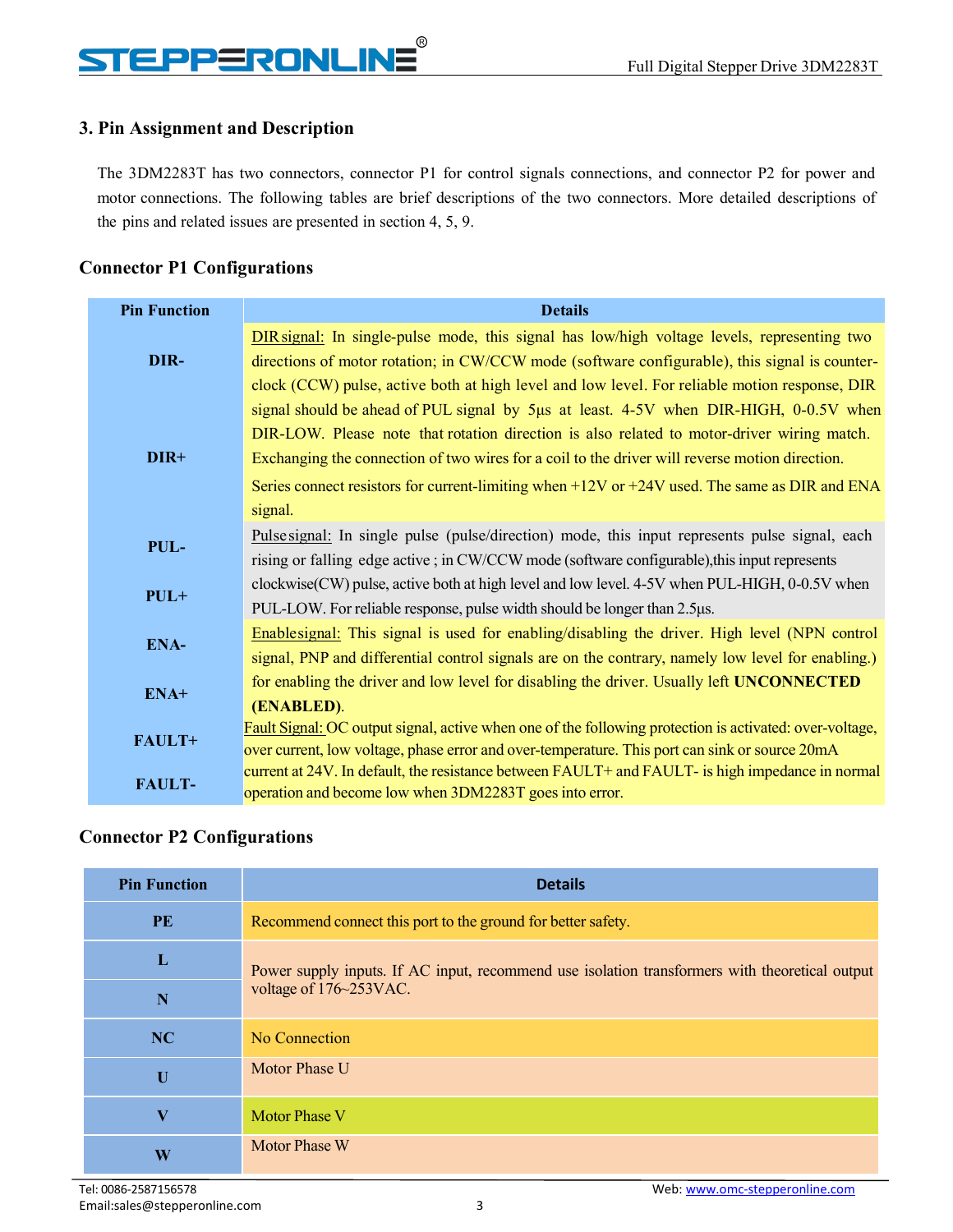## EPPERONLINE

### <span id="page-6-0"></span>**RS232 Communication Port**

The RS232 communication port is used to configure the 3DM2283T's peak current, microstep, active level, current loop parameters and anti-resonance parameters.

|                         |             |            | <b>RS232 Communication Port – RJ11</b> |  |
|-------------------------|-------------|------------|----------------------------------------|--|
| Pin                     | <b>Name</b> | I/O        | <b>Description</b>                     |  |
| 1                       | NC          |            | Not connected.                         |  |
| $\mathbf{2}$            | $+5V$       | $\Omega$   | $+5V$ power output.                    |  |
| $\mathbf{3}$            | <b>TxD</b>  | $\Omega$   | RS232 transmit.                        |  |
| $\overline{\mathbf{4}}$ | <b>GND</b>  | <b>GND</b> | Ground.                                |  |
| 5                       | <b>RxD</b>  | I          | RS232 receive.                         |  |
| 6                       | NC          |            | Not connected.                         |  |

### <span id="page-6-1"></span>**4. Control Signal Connector (P1) Interface**

The 3DM2283T can accept differential and single-ended inputs (including open-collector and PNP output). The 3DM2283T has 3 optically isolated logic inputs which are located on connector P1 to accept line drive controlsignals. These inputs are isolated to minimize or eliminate electrical noises coupled onto the drive control signals. Recommend use line drive control signals to increase noise immunity of the drive in interference environments. In the following figures, connections to open-collector and PNP signals are illustrated.

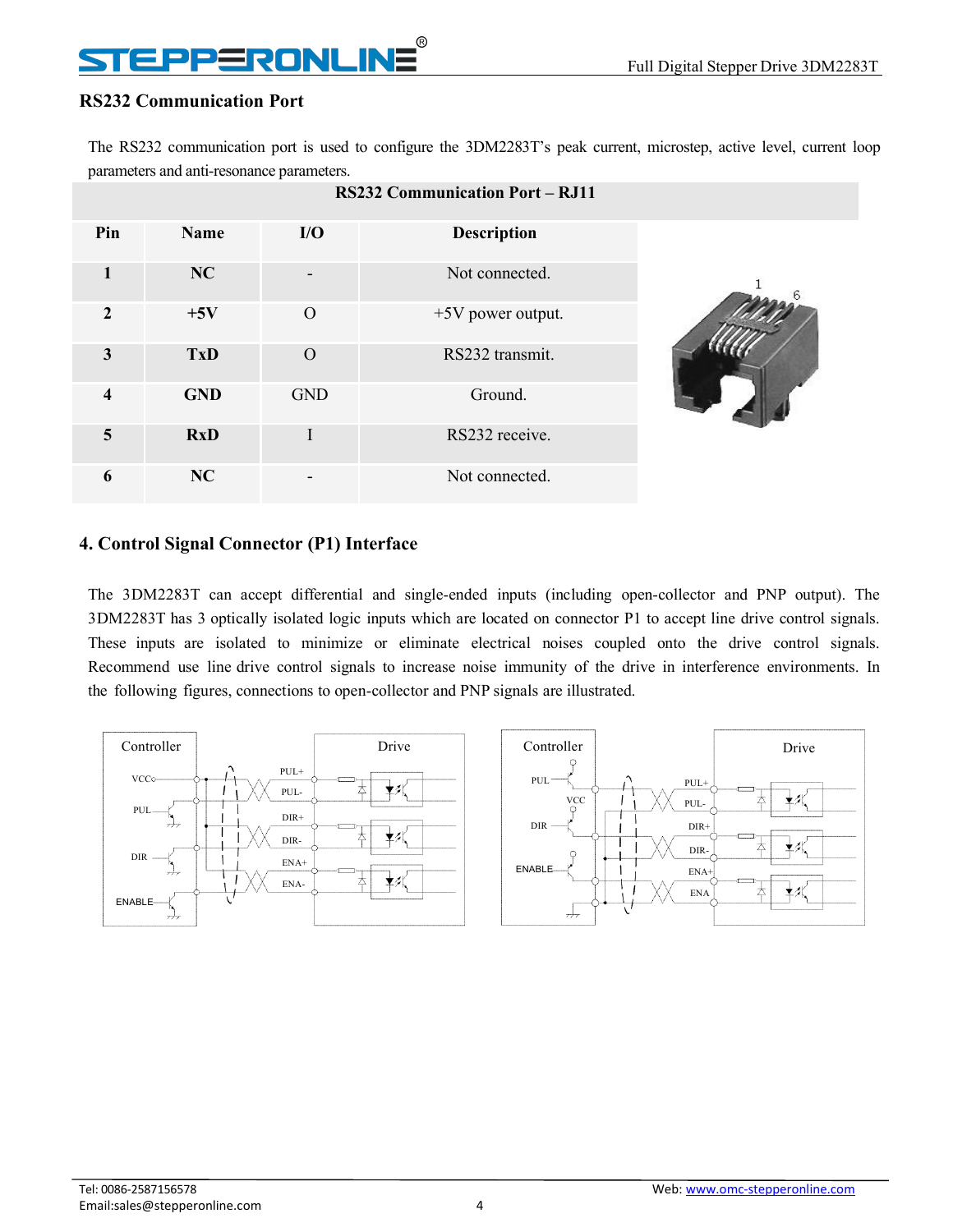## RONI

signal (common-anode)

Figure 3: Connections to open-collector Figure 4: Connection to PNP signal (common-cathode)

### <span id="page-7-0"></span>**5. Connecting the Motor**

The DM2282T can drive 3-phase hybrid stepping motors with 3-wires or 6-wires,1.2 $\degree$  step-angle.

### <span id="page-7-1"></span>**6. Power Supply Selection**

The power supply voltage can work normally between the voltage range specified by the driver. The 3DM2283T is directly powered by AC. It is recommended that the user use the highest voltage lower than the driver's specified voltage to avoid the grid fluctuation exceeding the driver voltage operating range.

To reduce costs, two or three drivers can share a single power supply, but the power of power supply should be large enough.

### <span id="page-7-2"></span>**7. Selecting Microstep Resolution and Drive Output Current**

This drive uses an 8-bit DIP switch to set microstep resolution, and motor operating current, as shown below:



|--|--|--|--|--|--|--|--|--|

Standstill Current (half/full)

### <span id="page-7-3"></span>**Microstep Resolution Selection**

Microstep resolution is set by SW5, 6, 7, 8 of the DIP switch as shown in the following table:

| л.<br>$\sim$ $\sim$ |                 | ັ               |               |            |
|---------------------|-----------------|-----------------|---------------|------------|
| Steps/rev.          | SW <sub>5</sub> | SW <sub>6</sub> | SW7           | SW8        |
| 200                 | ON              | ON              | ON            | ON         |
| 400                 | <b>OFF</b>      | ON              | $\mbox{ON}$   | ON         |
| 1600                | ON              | <b>OFF</b>      | ON            | ON         |
| 3200                | <b>OFF</b>      | OFF             | ON            | ON         |
| 6400                | ON              | ON              | <b>OFF</b>    | ON         |
| 12800               | <b>OFF</b>      | ON              | <b>OFF</b>    | ON         |
| 25600               | ON              | <b>OFF</b>      | <b>OFF</b>    | ON         |
| 500                 | <b>OFF</b>      | <b>OFF</b>      | <b>OFF</b>    | $\rm ON$   |
| 1000                | ON              | ON              | ON            | <b>OFF</b> |
| 1200                | <b>OFF</b>      | $\mbox{ON}$     | ON            | OFF        |
| 2000                | ON              | <b>OFF</b>      | ON            | <b>OFF</b> |
| 4000                | <b>OFF</b>      | <b>OFF</b>      | $\mathbf{ON}$ | OFF        |
| 5000                | ON              | ON              | <b>OFF</b>    | <b>OFF</b> |
| 6000                | <b>OFF</b>      | ON              | <b>OFF</b>    | OFF        |
| 8000                | ON              | <b>OFF</b>      | <b>OFF</b>    | <b>OFF</b> |
|                     |                 |                 |               |            |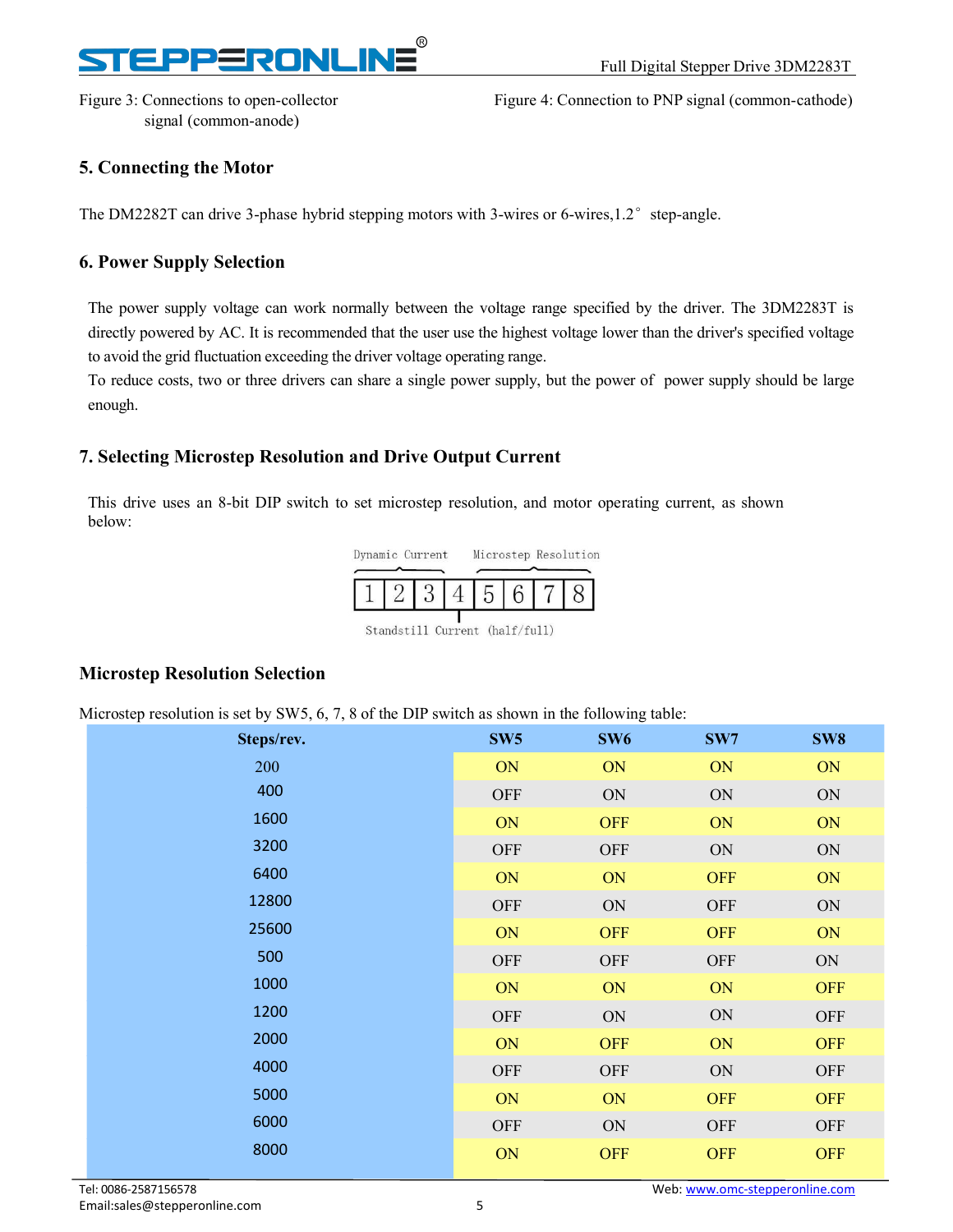| v v<br><b>STEPPERONLINE</b> |     |     | Full Digital Stepper Drive 3DM2283T |     |
|-----------------------------|-----|-----|-------------------------------------|-----|
| ,0000                       | )FF | )FF | ∩FF                                 | )FF |

 $\bigcap$ 

### <span id="page-8-0"></span>**Current Settings**

For a given motor, higher drive current will make the motor to output more torque, but at the same time causes more heating in the motor and drive. Therefore, output current is generally set to be such that the motor will not overheat for long time operation. Since parallel and serial connections of motor coils will significantly change resulting inductance and resistance, it is therefore important to set drive output current depending on motor phase current, motor leads and connection methods. Phase current rating supplied by motor manufacturer is important in selecting drive current, however the selection also depends on leads and connections.

The first three bits (SW1, 2, 3) of the DIP switch are used to set the dynamic current. Select a setting closest to your motor's required current.

### <span id="page-8-1"></span>**Dynamic Current Setting**

| <b>Peak Current</b> | <b>RMS Current</b> | SW1        | SW2        | SW <sub>3</sub> |
|---------------------|--------------------|------------|------------|-----------------|
| Default             | Default            | <b>OFF</b> | <b>OFF</b> | <b>OFF</b>      |
| 3.1A                | 2.2A               | ON         | <b>OFF</b> | <b>OFF</b>      |
| 4.5A                | 3.2A               | <b>OFF</b> | ON         | <b>OFF</b>      |
| 5.9A                | 4.2A               | ON         | ON         | <b>OFF</b>      |
| 7.3A                | 5.2A               | <b>OFF</b> | <b>OFF</b> | ON              |
| 8.9A                | 6.3A               | ON         | <b>OFF</b> | ON              |
| 10.1A               | 7.2A               | <b>OFF</b> | ON         | ON              |
| 11.7A               | 8.3A               | ON         | ON         | ON              |

**Notes:** Due to motor inductance, the actual current in the coil may be smaller than the dynamic current setting, particularly under high speed condition.

### <span id="page-8-2"></span>**Standstill Current Setting**

SW4 is used for this purpose. OFF meaning that the standstill current is set to be half of the selected dynamic current, and ON meaning that standstill current is set to be the same as the selected dynamic current.

The current automatically reduced to 50% of the selected dynamic current one second after the last pulse.

#### <span id="page-8-3"></span>**Motor auto-identification and parameter auto-configuration**

The drive will operate the function of motor auto-identification and parameter auto-configuration when power on, and calculate the optimal parameter using for current control after this processing,, then the stepper motor can output optimal torque.

### <span id="page-8-4"></span>**8. Wiring Notes**

 In order to improve anti-interference performance of the drive, it is recommended to use twisted pair shield cable.

To prevent noise incurred in PUL/DIR signal, pulse/direction signal wires and motor wires should not be tied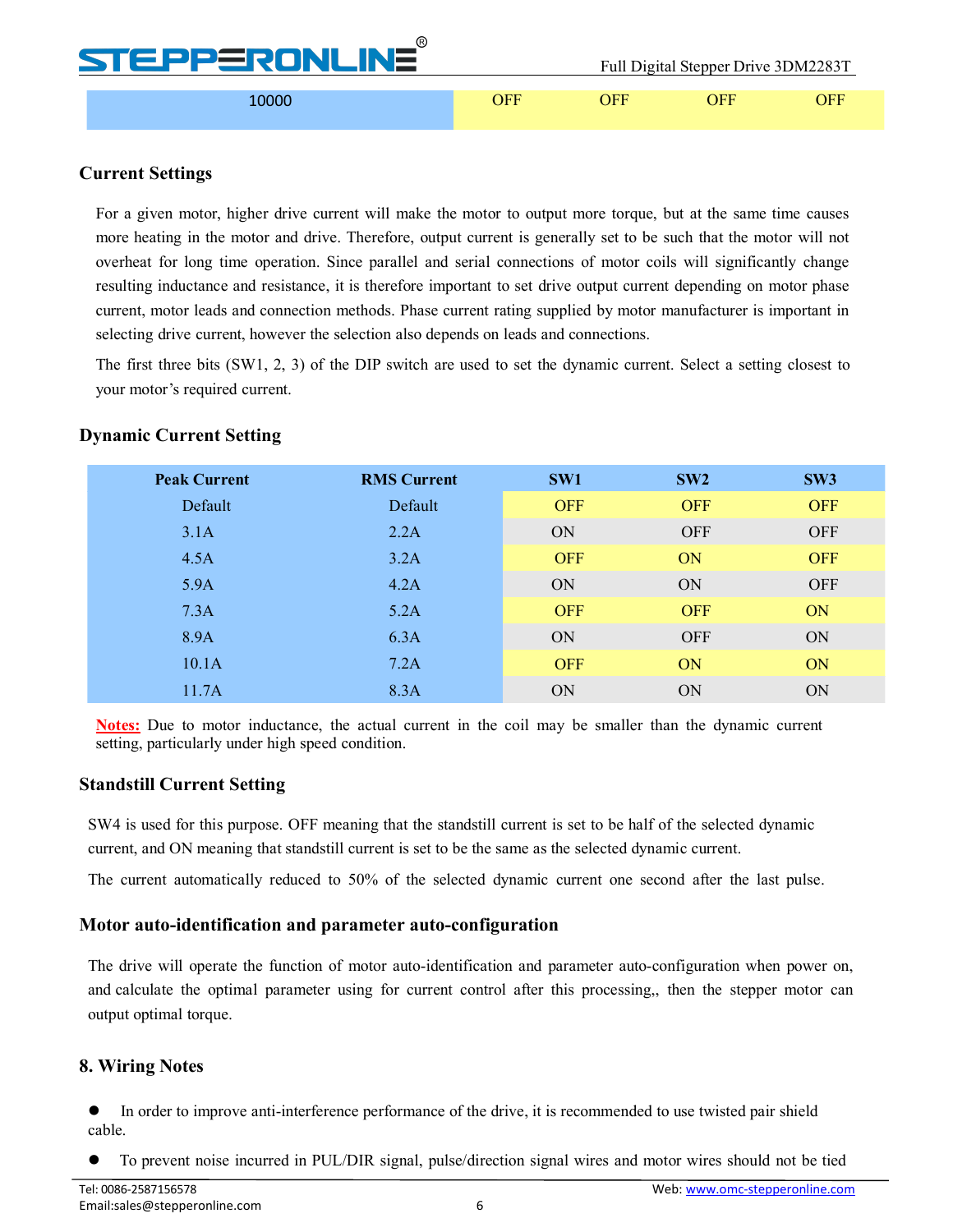## **PPERONLINE**

up together. It is better to separate them by at least 10 cm, otherwise the disturbing signals generated by motor will easily disturb pulse direction signals, causing motor position error, system instability and other failures.

- If a power supply serves several drives, separately connecting the drives is recommended instead of daisy-chaining.
- It is prohibited to pull and plug connector P2 while the drive is powered ON, because there is high current flowing through motor coils (even when motor is at standstill). Pulling or plugging connector P2 with power on will cause extremely high back-EMF voltage surge, which may damage the drive.

## <span id="page-9-0"></span>**9. Typical Connection**

A complete stepping system should include stepping motor, stepping drive, power supply and controller (pulse generator). A typical connection is shown as figure 10.



Figure 10: Typical connection

## <span id="page-9-1"></span>**10. Sequence Chart of Control Signals**

In order to avoid some fault operations and deviations, PUL, DIR and ENA should abide by some rules, shown asfollowing diagram: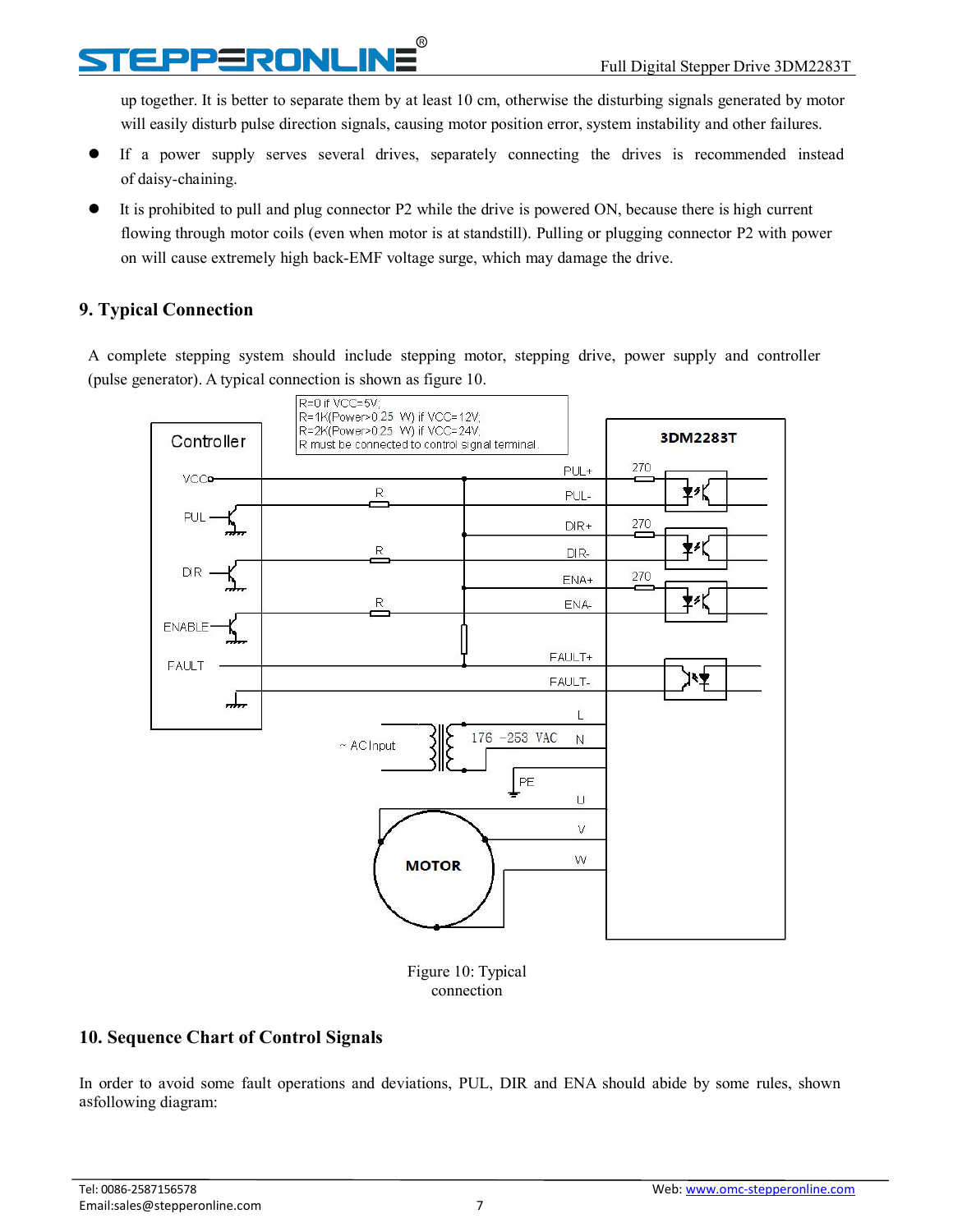# RONLIN



Figure 11: Sequence chart of control signals

#### **Remark :**

a)t1: ENA must be ahead of DIR by at least 5µs. Usually, ENA+ and ENA- are NC (not connected). See "Connector P1 Configurations" for more information.

 $b$ )t2: DIR must be ahead of PUL effective edge by  $5\mu s$  to ensure correct direction;

c)t3: Pulse width not less than  $2.5\mu s$ ;

d)t4: Low level width not less than  $2.5\mu s$ .

### <span id="page-10-0"></span>**11. Protection Functions**

To improve reliability, the drive incorporates some built-in protections features.

| <b>Priority</b> | Time(s) of<br>Blink | Sequence wave of RED LED                                                   | Description                        |
|-----------------|---------------------|----------------------------------------------------------------------------|------------------------------------|
| 1st             | $1\,$               | 3S<br>$\overline{\phantom{0}0.25}$                                         | <b>Over-current Protection</b>     |
| 2nd             | $\overline{2}$      | 3S<br>$\begin{array}{ c c c }\n\hline\n0.2S & 0.3S \\ \hline\n\end{array}$ | <b>Over-voltage Protection</b>     |
| 3rd             | $\overline{3}$      | 3S<br>$\begin{array}{ c c }\n\hline\n0.2S & 0.3S\n\end{array}$             | Low-voltage Protection             |
| 4th             | $\overline{4}$      | 3S<br>$\begin{array}{ c c }\n\hline\n0.2S & 0.3S \\ \hline\n\end{array}$   | <b>Phase Error Protection</b>      |
| 5th             | $\overline{5}$      | $3S$<br>$\begin{array}{ c c }\n\hline\n0.2S & 0.3S \\ \hline\n\end{array}$ | <b>Over Temperature Protection</b> |

When above protections are active, the motor shaft will be free or the red LED blinks. Reset the drive by repowering